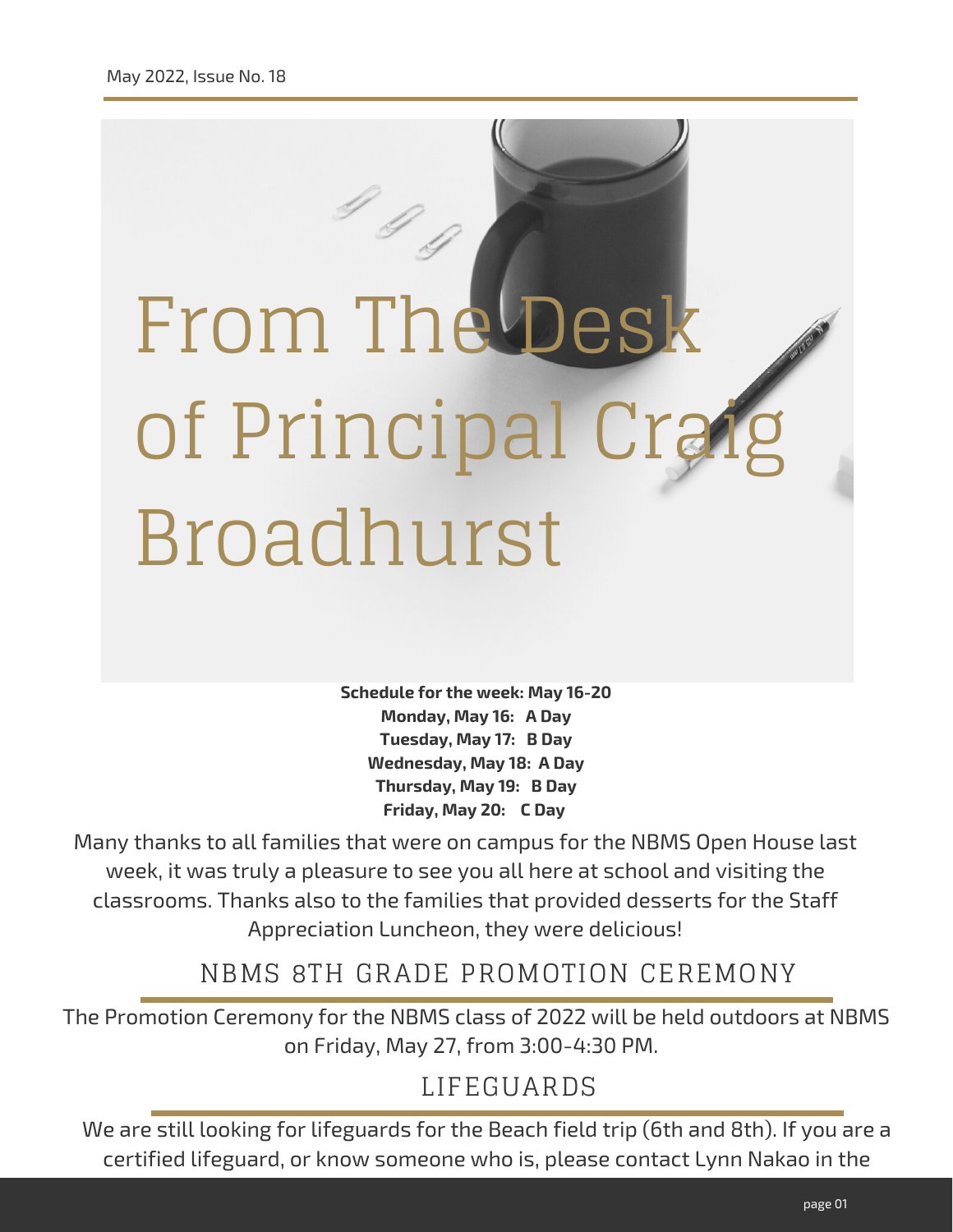The times for the Boardwalk have changed because we have been able to secure buses (with no additional cost to students). Buses will depart from NBMS at 10:00 AM and arrive at the Boardwalk at 10:30 AM. Students will be leaving the Boardwalk at 4:30 PM and returning back to NBMS at approximately 5:00 PM. Please pick up your student upon arrival at NBMS.

Parents MAY NOT drop off or pick up their student from the Boardwalk. Students must attend the trip with their 2nd period class.

If a student is not going to the Boardwalk, they are expected to attend school that day. Scholarships are available! If your student needs a scholarship in order to attend, please contact Lynn Nakao ([lnakao@suesd.org\)](mailto:lnakao@suesd.org) in the office.

# GREAT AMERICA

8th Grade students will be attending Great America on Friday, May 20th. The buses will leave at 10:00 AM and arrive back at NBMS at 7:00 PM.

If a student is not going to Great America, they are expected to attend school that day.

Scholarships are available! If your student needs a scholarship in order to attend, please contact Lynn Nakao ([lnakao@suesd.org\)](mailto:lnakao@suesd.org) in the office..

Great America is CASHLESS. According to the Great America website: "No card? No problem! At our Cash-to-Card Kiosks, you can convert your cash into a prepaid debit card you can use anywhere – not just inside the park - with no fees. It's easy and FREE!"

# TEXTBOOK AND LIBRARY BOOKS

All books are due back to the library no later than Thursday, May 19th. Book bills will be sent to students with missing books. Students that have outstanding books/bills will not be able to go on end of year trips.

## CHROMEBOOKS

Chromebooks and chargers need to be turned in to the students Flex teacher on Tuesday, May 24th. Bills will be sent out to students with missing, broken, or damaged chromebooks and/or chargers.